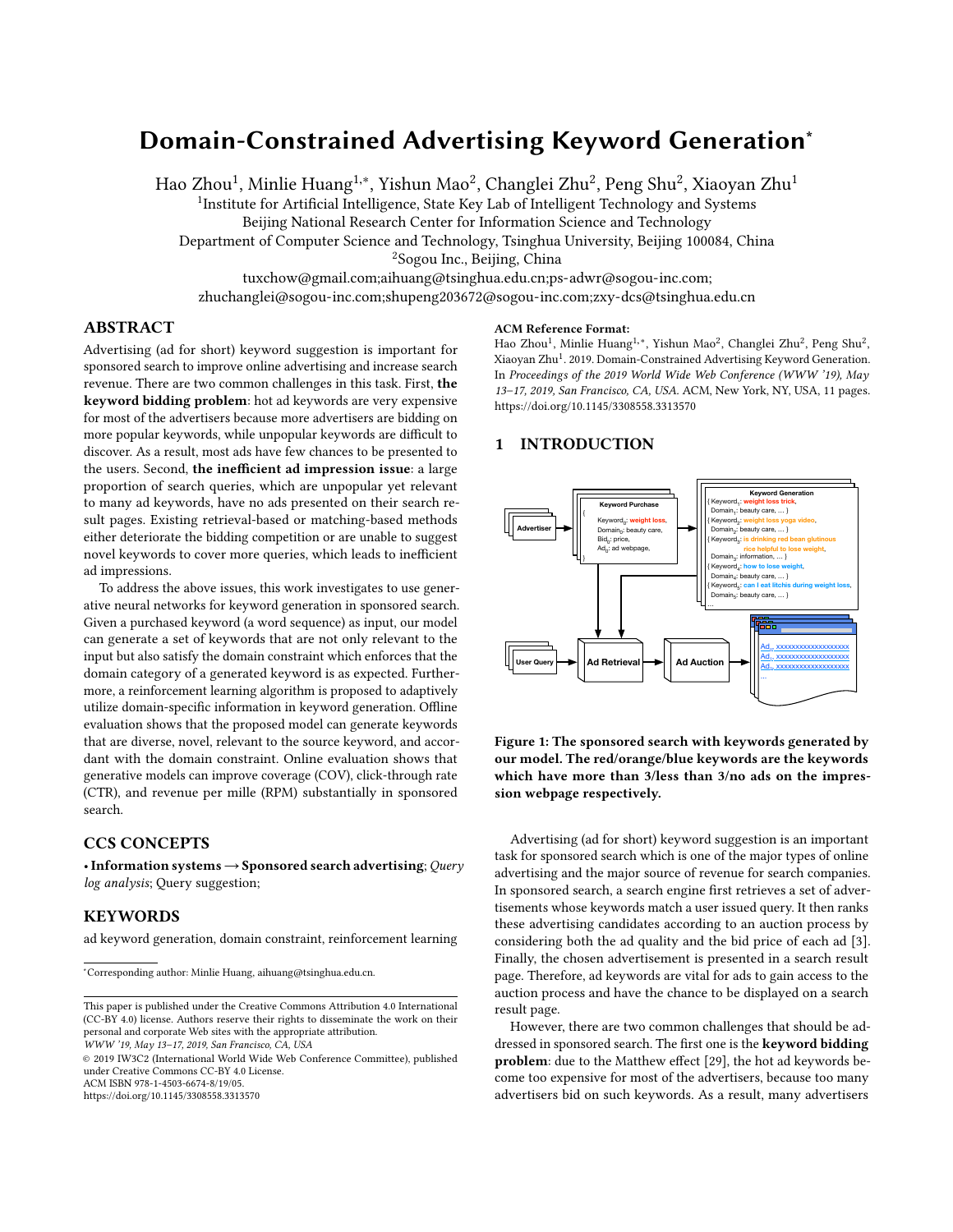cannot survive in the auction process to get their desired ad impressions. As reported in [\[43\]](#page-10-3), 55.3% advertisers have no ad impression, and 92.3% advertisers have no ad click at all, which is mainly caused by low bid price or improper keywords that they bid. The second issue is inefficient ad impressions: a substantial proportion of search queries, which are unpopular yet relevant to many ad keywords, have less competitive ads (46.6% search queries) even no ads (41.0% search queries) on their search result pages as reported in [\[43\]](#page-10-3). Because of the two reasons, the expectation of advertisers is not satisfied and the revenue of search engines is also not optimized.

To address these problems, several prior studies have been conducted in keyword generation or suggestion [\[2,](#page-10-4) [8,](#page-10-5) [13,](#page-10-6) [23,](#page-10-7) [30\]](#page-10-8). Most of these studies adopt matching methods based on the word cooccurrence between ad keywords [\[8\]](#page-10-5) and queries [\[13\]](#page-10-6). However, these methods tend to suggest popular keywords to advertisers, which will deteriorate the bidding competition. In addition, these approaches cannot suggest novel ad keywords which do not appear in the corpus.

Recently, deep learning technologies have been applied in many natural language tasks, such as machine translation [\[39\]](#page-10-9), ad keyword suggestion [\[15\]](#page-10-10), and query rewriting [\[18\]](#page-10-11). However, it's not trivial to adapt these neural networks to the ad keyword generation task, due to two major challenges. First, the generated ad keywords should be diversified and relevant to the original keywords to cover more user queries, which is not supported by existing neural models applied in keyword and query generation tasks. Second, the generated ad keywords should satisfy many constraints in sponsored search. For instance, to provide relevant yet unexplored ads for users, it is necessary to satisfy the domain constraint which means that the generated keywords should belong to the domain of the source keyword or several appropriate domains. For instance, a keyword in the health care domain should only match the keywords from the same domain to ensure the ad quality, while a keyword from the information domain could match those from various domains, such as entertainment and shopping, to cover diverse user queries.

In this paper, we investigate to use generative neural networks in the task of ad keyword generation. Given the purchased keyword as input, our generative model can suggest a set of keywords based on the semantics of the input keyword, as shown in Figure [1.](#page-0-0) The generated keywords are diverse and even completely novel (the blue keywords) from those in the dataset. This generative approach can address the aforementioned problems in two ways. First, our model is able to generate diverse, novel keywords, instead of merely suggesting the existing popular keywords in the dataset, which can recommend keywords for advertisers to alleviate the keyword bidding problem and retrieve ads by keyword reformulation for sponsored search engines to address the inefficient ad impression issue. Second, to improve the quality of the generated keywords, we incorporate the domain constraint in our model, which is a key factor considered in sponsored search to display ads. Through capturing the domain constraint, our model learns both semantic information and domain-specific information of ad keywords during training, and is consequently able to predict the proper domain category and generate the ad keyword based on the predicted category. In addition, our model uses reinforcement

learning to strengthen the domain constraint in the generation process, which further improve the domain correlation and the keyword quality.

To summarize, this paper makes the following contributions:

- This work investigates to use generative neural networks for keyword generation in sponsored search, which addresses the issues of keyword bidding and inefficient ad impressions.
- We present a novel model that incorporates the domain constraint in ad keyword generation. The model is able to predict a suitable domain category and generate an ad keyword correspondingly. A reinforcement learning algorithm is devised to adaptively utilize domain-specific information in keyword generation, which further improves the domain consistency and the keyword quality.
- We perform offline and online evaluation with the proposed model, and extensive results demonstrate that our model can generate diverse, novel, relevant, and domain-consistent keywords, and also improves the performance of sponsored search.

## 2 RELATED WORK

#### 2.1 Keyword Generation

A variety of methods has been proposed for generating and suggesting the keywords for advertisements, as ad keywords play a critical role in sponsored search. [Joshi and Motwani](#page-10-7) [\[23\]](#page-10-7) collected text-snippets from search engine given the keyword as input, and constructed them as a graph model to generate relevant keywords based on the similarity score. [Abhishek and Hosanagar](#page-10-4) [\[2\]](#page-10-4) further improved the graph model, which computes the similarity score based on the retrieved documents. [Chen et al.](#page-10-5) [\[8\]](#page-10-5) applied concept hierarchy to keyword generation, which suggests new keywords according to the concept information rather than the co-occurrence of the keywords itself. [Fuxman et al.](#page-10-6) [\[13\]](#page-10-6) made use of the queryclick graph to compute the keyword similarity for recommendation based on a random walk with absorbing states. [Ravi et al.](#page-10-12) [\[32\]](#page-10-12) introduced a generative approach, a monolingual statistical translation model, to generate bid phrases given the landing page, which performs significantly better than extraction-based methods. Recently due to the advances of deep learning, various neural network models have been applied to ad keyword suggestion. [Grbovic et al.](#page-10-10) [\[15\]](#page-10-10) proposed several neural language models to learn low-dimensional, distributed representations of search queries based on context and content of the ad queries within a search session. [Zhai et al.](#page-10-13) [\[41\]](#page-10-13) applied an attention network which is stacked on top of a recurrent neural network (RNN) and learns to assign attention scores to words within a sequence (either a query or an ad).

#### 2.2 Query Generation

Another related research topic is query generation, which is widely studied and applied in organic search. It improves user experience by either expanding (reformulating) a user's query to improve retrieval performance, or providing suggestions through guessing the user intention, according to the user's behaviour pattern (query suggestion). Some previous studies adopt query logs to generate queries by handcrafted features such as click-through data [\[11,](#page-10-14) [25,](#page-10-15) [35,](#page-10-16) [42\]](#page-10-17), session based co-occurrence [\[17,](#page-10-18) [20,](#page-10-19) [22\]](#page-10-20) or query similarity [\[4,](#page-10-21) [6,](#page-10-22) [12\]](#page-10-23).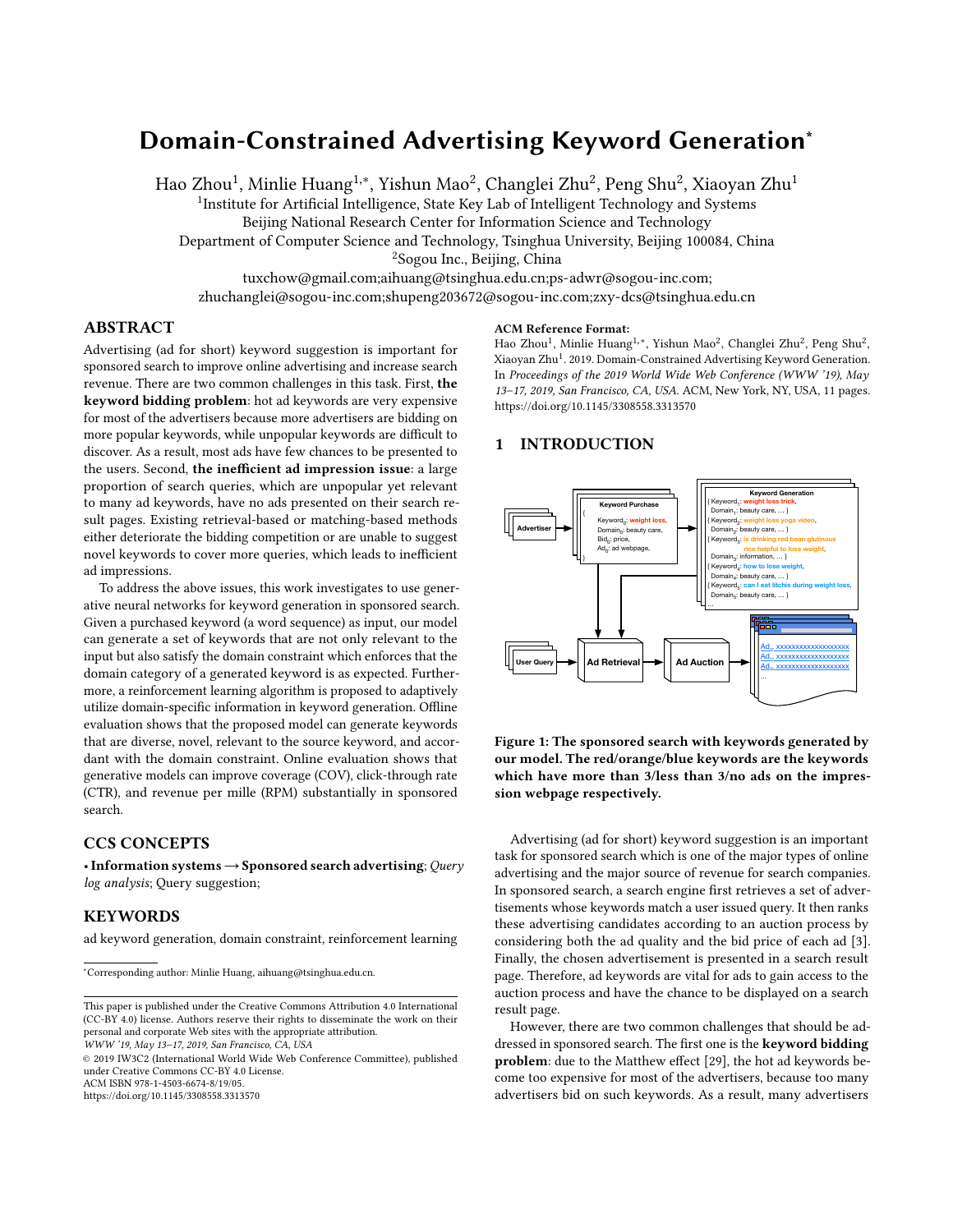Recently, artificial neural networks have been applied in query processing. A hierarchical recurrent encoder-decoder model [\[38\]](#page-10-24) is introduced to query suggestion. [He et al.](#page-10-11) [\[18\]](#page-10-11) proposed a learning to rewrite framework consisting of a candidate generating phase and a candidate ranking phase for query rewriting. [Song et al.](#page-10-25) [\[37\]](#page-10-25) use an RNN encoder-decoder to translate a natural language query into a keyword query. An attention based hierarchical neural query suggestion model that combines a session-level neural network and a user-level neural network to model the short- and long-term search history of a user is proposed by [Chen et al.](#page-10-26) [\[7\]](#page-10-26)

#### 2.3 Generative Neural Network

Recently, generative neural networks have been applied in many natural language tasks, such as machine translation [\[39\]](#page-10-9), dialogue generation [\[34\]](#page-10-27), and query rewriting [\[18\]](#page-10-11). [Sutskever et al.](#page-10-9) [\[39\]](#page-10-9) apply an end-to-end approach, a sequence to sequence (Seq2Seq) model, on machine translation tasks. [Shang et al.](#page-10-27) [\[34\]](#page-10-27) further introduce the Seq2Seq model to dialogue generation tasks with novel attention mechanisms. Although the Seq2Seq model is capable of generating a sequence with a certain meaning, it isn't suitable for diversified sequence generation as argued in [\[27\]](#page-10-28). Therefore, latent variable based models are proposed to address the diversity and uncertainty problem. [Serban et al.](#page-10-29) [\[33\]](#page-10-29) introduce latent variables to a hierarchical encoder-decoder neural network to explicitly model generative processes that possess multiple levels of variability. [Zhou and Wang](#page-10-30) [\[45\]](#page-10-30) propose several conditional variational autoencoders to use emojis to control the emotion of the generated text. [Zhao et al.](#page-10-31) [\[44\]](#page-10-31) use latent variables to learn a distribution over potential conversational intents based on conditional variational autoencoders, that is able to generate diverse responses using only greedy decoders.

#### 3 MODEL

## 3.1 Background: Encoder-Attention-Decoder Framework

We first introduce a general encoder-attention-decoder framework based on sequence-to-sequence (Seq2Seq) learning [\[39\]](#page-10-9), which is a widely used generative neural network. The encoder and decoder of the Seq2Seq model [\[39\]](#page-10-9) are implemented with GRU [\[9,](#page-10-32) [10\]](#page-10-33).

The encoder represents an input sequence  $X = x_1x_2 \cdots x_n$  with hidden representations  $H = h_1 h_2 \cdots h_n^1$  $H = h_1 h_2 \cdots h_n^1$  $H = h_1 h_2 \cdots h_n^1$  , which is briefly defined<br>as below: as below:

$$
h_t = \text{GRU}(h_{t-1}, e(x_t)), \tag{1}
$$

where  $e(X_t)$  is the embedding of the word  $X_t$ , and GRU is gated recurrent unit [9] recurrent unit [\[9\]](#page-10-32).

The decoder takes as input a context vector  $c_t$  and the embedding of a previously decoded word  $e(t_{-1})$ , and updates its state  $s_t$  using another GRU:

$$
s_t = \text{GRU}(s_{t-1}, [c_{t-1}; e(-t-1)]), \tag{2}
$$

where  $[c_{t-1}; e_{t-1}]$  is the concatenation of the two vectors, serv-<br>ing as input to the GRU petwork. The context vector  $C_t$  is designed ing as input to the GRU network. The context vector  $c_t$  is designed<br>to attend to the key information of the input sequence during deto attend to the key information of the input sequence during decoding, which is a weighted sum of the encoder's hidden states as

 $c_{t-1} = \begin{bmatrix} n & t-1 \\ k-1 & k \end{bmatrix}$ , and  $\begin{bmatrix} t-1 \\ k \end{bmatrix}$ <br>state  $S_{t-1}$  and hidden state  $h_k$ . measures the relevance between state  $s_{t-1}$  and hidden state  $h_k$ . Refer to [\[5\]](#page-10-34) for more details.<br>Once the state vector  $s_t$  is obtained, the decoder general

Once the state vector  $s_t$  is obtained, the decoder generates a<br>can by sampling from the generation distribution  $\alpha$ , computed token by sampling from the generation distribution  $o_t$  computed from the decoder's state  $S_t$  as follows:

$$
t \sim \mathbf{0}t = P(\begin{array}{ccc} t & 1, & 2, & \cdots, & t-1, & \mathbf{C}t \end{array}), \tag{3}
$$

$$
= \text{softmax}(W_0 s_t). \tag{4}
$$

#### <span id="page-2-2"></span>3.2 Task Definition and Overview



Figure 2: Overview of DCKG. The dashed arrow is used only in supervised training. The red arrow is used only in reinforcement learning. During reinforcement learning, DCKG infers a set of keyword samples and get their rewards from the reward estimator, which are used to further train our model to improve the quality of generated keywords.

Our problem is formulated as follows: Given a purchased ad keyword  $X = (x_1, x_2, \dots, x_n)$  $X = (x_1, x_2, \dots, x_n)$  $X = (x_1, x_2, \dots, x_n)$  (a word sequence)<sup>2</sup> and the correspond-<br>ing domain extency d<sub>raph</sub>ottained from a domain classifier the goal is ing domain category  $d_x$  obtained from a domain classifier, the goal is to predict a suitable target domain category  $d$  and generate a target keyword  $Y = (1, 2, \dots, m)$  (a word sequence) that is coherent with the domain category  $d$  . Essentially, the model estimates the probability:  $P(Y, d | X, d_X) = P(d | X, d_X) \bigcap_{t=1}^n P(t | t | <_t, d, X, d_X)$ .<br>The domain categories are adopted from the sponsored search en-The domain categories are adopted from the sponsored search engine, which consists of  $k$  domain categories, such as *beauty care*, shopping, and entertainment.

Building upon the encoder-attention-decoder framework, we propose the Domain-Constrained Keyword Generator (DCKG) to generate diversified keywords with domain constraints using three mechanisms. First, DCKG incorporates a latent variable sampled from a multivariate Gaussian distribution to generate diversified keywords. Second, a domain constraint network is proposed to

<span id="page-2-0"></span><sup>&</sup>lt;sup>1</sup>Throughout the paper, a bold character (e.g.,  $h$ ) denotes the vector representation of a variable (h).

<span id="page-2-1"></span> $2$ Throughout the paper, a keyword refers to a word sequence, but not a single word.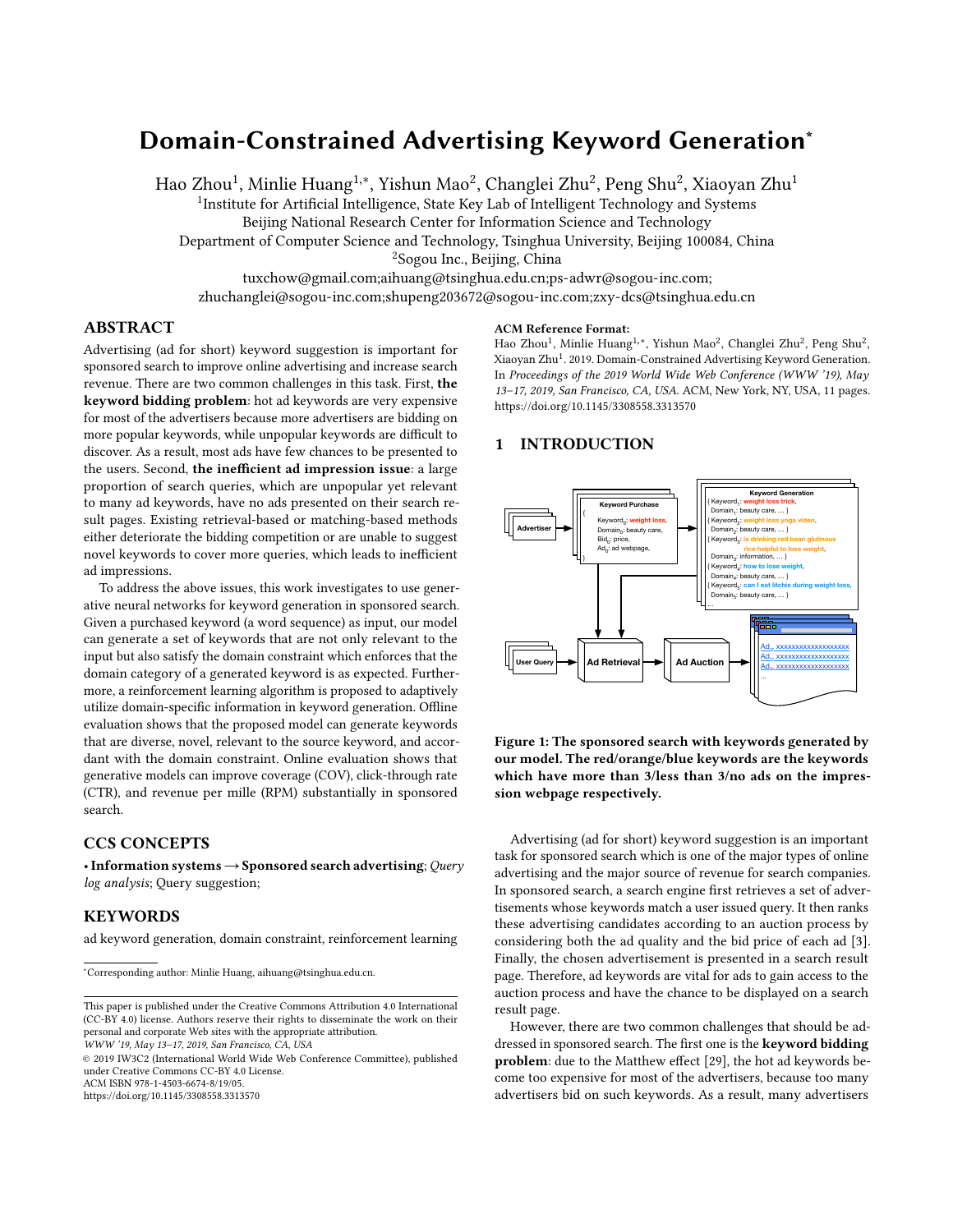facilitate generating domain-consistent keywords, which imposes more probability bias to domain-specific words. Third, DCKG further optimizes the decoder to adjust the word generation distribution with reinforcement learning.

An overview of DCKG is presented in Figure [2,](#page-2-2) which illustrates the dataflow of DCKG in supervised learning, reinforcement learning, and inference processes. In supervised learning, the source keyword  $X = (x_1, x_2, \dots, x_n)$  and the target keyword  $Y = (1, 2, \dots, m)$  are fed to the encoder to generate the hidden representations  $h_{\lambda}^{n}$  and  $h^{m}$ , meanwhile, they are fed to the domain alocation their domain actororise  $d_{\lambda}$  and  $d_{\lambda}$  reprectively classifier to obtain their domain categories  $d_X$  and  $d_Y$  respectively.<br>The domain categories are further converted to the domain embed-The domain categories are further converted to the domain embeddings  $e(d_x)$  and  $e(d_x)$  to encode the domain-specific information in DCKG. Then, the latent variable z is sampled from a multivariate Gaussian distribution, which is determined by a recognition network that takes the hidden representations and the domain embeddings as input. Given the latent variable z, the hidden representation of source keyword  $h_X^{\eta}$ , and the domain embedding  $e(d_X)$ ,<br>DCKG predicts the target keyword category d', and generate the DCKG predicts the target keyword category  $d'$  and generate the decodernic specific word score  $D(x + e(d'))$ . Einelly, the decodern domain-specific word score  $D(t | e(d'))$ . Finally, the decoder<br>takes as input the context yester  $C_t$  generated by ettertion mashes takes as input the context vector  $c_t$  generated by attention mechanism, the latent variable z, and the domain-conditioned word score  $D(t \mid \mathbf{e}(d'))$  to generate the target keyword Y.<br>During the information process. DCKC has the

During the inference process, DCKG has the input of only the source keyword  $X = (x_1, x_2, \dots, x_n)$  to generate a target keyword, conditioned on the latent variable sampled from a prior network which is approximated by the recognition network during supervised training.

During the reinforcement learning process, DCKG first infers a set of keyword samples. Then, these samples are fed to the reward estimator to get their rewards, considering both domain-specific and semantic information. Finally, these rewards are applied to train our model using reinforcement learning to further improve the quality of generated keywords.

## 3.3 Supervised Learning

We will concentrate on introducing the latent variable network, the domain constraint network, and the decoder network, as shown in Figure [3.](#page-3-0) The domain classifier is adopted from the sponsored search engine with parameters fixed during training. It generates a one-hot domain category distribution  $d<sub>x</sub>$  for a keyword. A category is converted to a domain category embedding as follows:

<span id="page-3-1"></span>
$$
e(d_X) = V_d d_X, \tag{5}
$$

where  $\bm{\mathsf{V}}_\textbf{d}$  is a random initialized domain category embedding matrix which will be learned automatically.

3.3.1 Latent Variable Network. Building upon the encoder-attentiondecoder framework, our model introduces a latent variable to project ad keywords to a latent space. By this means, the model can generate diversified keywords conditioned on different latent variable sampled from the latent space. Specifically, we adopt the conditional variational autoencoder (CVAE) [\[36\]](#page-10-35) as the latent variable network, which is successfully applied in language generation tasks [\[44,](#page-10-31) [45\]](#page-10-30).

DCKG assumes the latent variable z follows a multivariate Gaussian distribution,  $Z \sim N(\mu^{2})$ ). The latent variable network con-<br>siste of a prior network and a recognition network to model the sists of a prior network and a recognition network to model the

<span id="page-3-0"></span>

Figure 3: Computation flow of DCKG. The dashed arrow is used only in supervised learning to model the posterior distribution. During the inference process, the latent variable z is sampled from the prior distribution, and then fed to the domain constraint network and to the decoder. In the domain constraint network, the latent variable is used to predict the domain category distribution to obtain the target domain category d ′ , which is then used to compute the domain-specific score. In the decoder, the latent variable is used to compute the language model score. Finally, the language model score and the domain-specific score are combined to estimate the distribution for word generation.

semantic and domain-specific information of ad keyword in the latent space.

In the training process, the recognition network takes as input the semantic representations  $h_{\lambda}^{n}$ ,  $h^{n}$  and the domain embed-<br>dings  $\rho(d_{\lambda})$  of the source learned X and the terms lear dings  $e(d_X)$ ,  $e(d)$  of the source keyword X and the target key-<br>word X to approximate the true posterior distribution as  $a$  (z) word Y, to approximate the true posterior distribution, as  $q$  (z |  $h_X^{\eta}, e(d_X), h^{\eta\eta}, e(d)) \sim \mathcal{N}(\mu, \epsilon^2 I).$ <br>In the inference process, the p

In the inference process, the prior network takes only the semantic representation  $h_X^{\eta}$  and the domain embedding  $e(d_X)$  of the source keyword **X** as input to sample latent variables from the prior source keyword **X** as input, to sample latent variables from the prior distribution  $P_1(z | h^T \rho(d_1)) \geq N(U' - \frac{r^2}{2})$ . The prior (posterior distribution,  $p(z | h_n^T, e(d_x)) \sim N(\mu', \nu'^2)$ . The prior/posterior distribution can be parameterized by neural networks such as a distribution can be parameterized by neural networks such as a multilayer perceptron (MLP) as follows:

$$
I, \quad {}^{2} = \text{MLP}(h_{X}^{n}, e(d_{X}), h^{m}, e(d)), \quad (6)
$$

$$
\mu', \quad '^2 = \text{MLP}(h''_X, e(d_X)), \quad (7)
$$

To alleviate the inconsistency between the prior distribution and the posterior distribution, we add the KL divergence term to the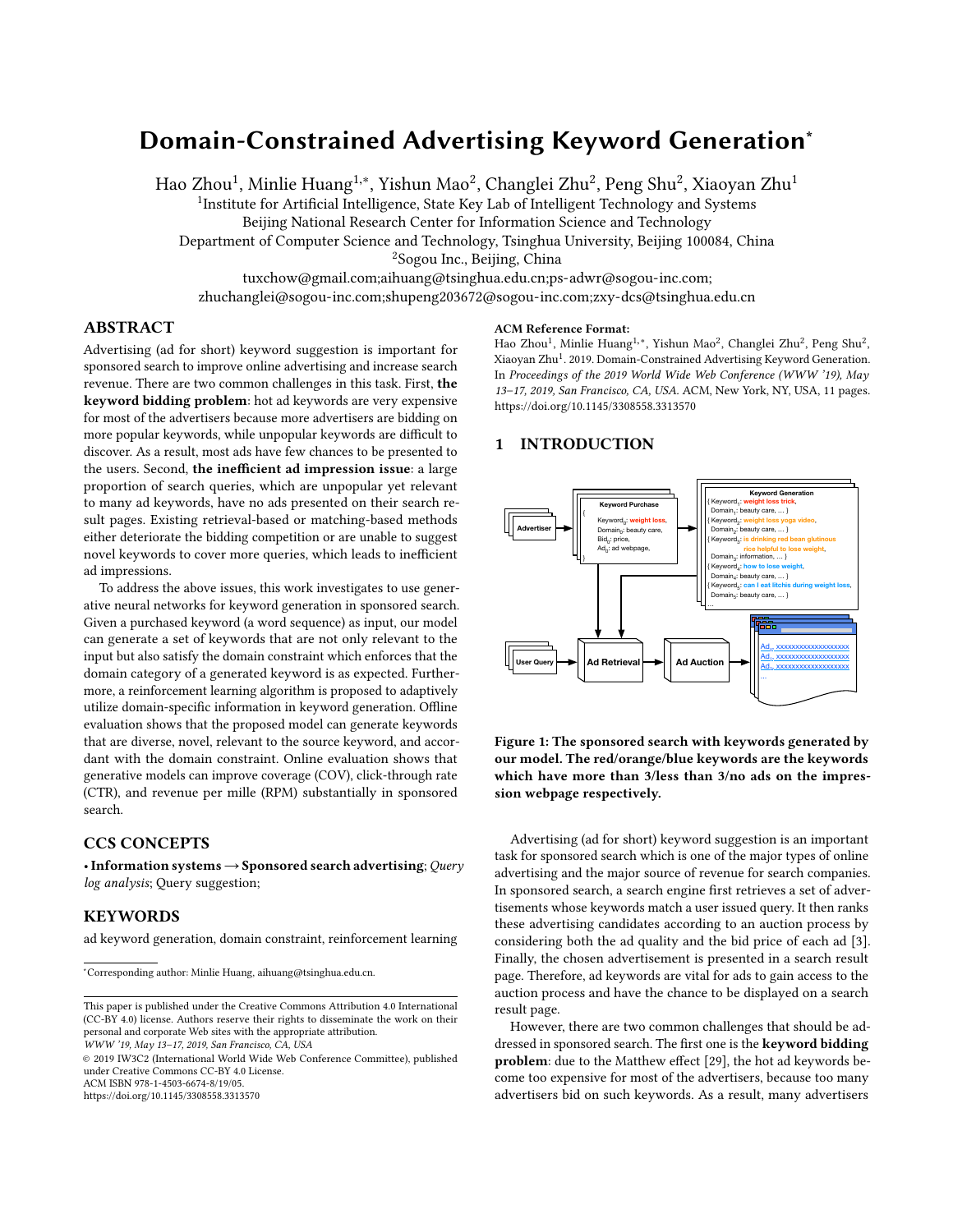loss function as follows:

$$
\mathcal{L}_1 = KL(q \ (z \mid h_X^n, e(d_X), h^m, e(d)) \parallel p \ (z \mid h_X^n, e(d_X))) \tag{8}
$$

3.3.2 Domain Constraint Network. The domain constraint network is designed to model the domain-specific information of ad keyword. The output of the network is further incorporated into the process of keyword generation to improve the quality of generated keywords in sponsored search. It plays two roles in our model: first, predicting an appropriate domain category given a latent variable; second, endowing the generated keyword with the target domain features.

Essentially, it predicts a domain category distribution conditioned on the latent variable sampled from a multivariate Gaussian distribution. Once the domain category distribution is determined, we can sample a target domain category by an argmax operation. However, argmax operation is non-differentiable and the training signal cannot be backpropagated. Inspired by the Gumbel-Max trick [\[16,](#page-10-36) [28\]](#page-10-37), we adopt Gumbel-Softmax [\[19\]](#page-10-38) as a differentiable substitute to generate a sample from the domain category distribution, which is defined as follows:

<span id="page-4-0"></span>
$$
\sim \quad \mathsf{U}(0,1),\tag{9}
$$

$$
= -\log(-\log(9)), \tag{10}
$$

$$
o_d = U_d \text{ MLP}(h_X^n, e(d_X), z), \quad (11)
$$

$$
P_{real}(d' | h_n^{\prime\prime}, e(d_X), z) = \text{softmax}(o_d), \qquad (12)
$$

$$
P_{sample}(d' | h_X^n, e(d_X), z) = \text{softmax}((o_d + \cdot) / ) \quad (13)
$$

where is a sample from the uniform distribution  $U(0, 1)$ , is a sample from the Gumbel distribution  $Gumbel(0, 1)$ ,  $Q$ , is the logits sample from the Gumbel distribution **Gumbel**(0, 1),  $\sigma_d$  is the logits<br>computed by a MLP and a projection matrix  $\Pi_c \subset \mathbb{R}^{k \times n}$ ,  $\rho_c$  (d' computed by a MLP and a projection matrix  $U_d \in R^{k \times n}$ ;  $P_{real}(d'$ <br>  $h^n_{d}(d_n)$ , z) is the real distribution of the prodicted domain est |  $\lim_{x \to a} \frac{\partial(x, y, z)}{\partial y}$  used in the inference process,  $P_{sample}(d' | h_x^0, e(d_x), z)$  is a the sample distribution used in the training process and is a  $n_X^P$ ,  $e(d_X)$ ,  $Z$ ) is the real distribution of the predicted domain cate-<br>ory used in the inference process  $P$  (d'  $\mid h^P$ ,  $e(d_X)$ ,  $Z$ ) is the sample distribution used in the training process, and is a temperature used to adjust the shape of the sample distribution, which is annealed during training.

In supervised learning, we use the ground-truth domain category d of a keyword as the supervision signal in the loss function, such that the domain constraint network can predict the target domain category as expected, which is defined as follows:

$$
\mathcal{L}_2 = -\mathsf{E}_{q} \left( z \mid h_x^n e(d_x); h^m; e(d) \left[ \log P_{real}(d' \mid h_x^n, e(d_x), z) \right] \right)
$$
 (14)

Another task of the domain constraint network is to compute the domain-specific score of a generated word from the domain category distribution. The domain-specific score is added to the word generation distribution in the decoder to endow a generated keyword with desirable domain-specific features. When the target domain category distribution is obtained, the target domain embedding can be computed as follows:

$$
e(d') = V_d P(d' | h_X^n, e(d_X), z), \qquad (15)
$$

where  $\mathsf{V}_{\mathsf{d}}$  is the domain category embedding matrix as introduced in Eq. [5.](#page-3-1) Subsequently, taking the target domain embedding as input, the domain word score is generated as follows:

$$
D(t | e(d')) = W_d MLP(e(d'))
$$
, (16)

where  $D(t | e(d'))$  is the domain-specific score of a generated<br>word, which models the domain-specific features of a target level word, which models the domain-specific features of a target keyword,  $W_d$  is the domain word embedding matrix.

3.3.3 Decoder Network. The decoder of DCKG incorporates the latent variable and the domain word score to generate an ad keyword. Taking as input the latent variable z and the context vector ct the semantic information in a keyword, is generated as follows:  $c_t$ , the language model score of a generated word, which captures

$$
s_t = \text{GRU}(s_{t-1}, [c_{t-1}; z; e_{t-1})]), \quad (17)
$$

$$
S(t \mid <_{t}, c_{t}, z) = W_{S} s_{t}, \qquad (18)
$$

where  $S(t \mid <_t, c_t, z)$  is the language model score and  $W_s$  is the semantic word embedding matrix semantic word embedding matrix.

Finally, the decoder combines the language model score and the domain-specific score with a factor and then normalizes the result to the word generation distribution, which is defined as follows:

$$
P(t|t < t, c_t, z, e(d')) = \text{softmax}(S(t|t < t, c_t, z) + D(t|e(d'))),
$$
\n(19)

where is a domain constraint factor that controls the influence of the domain-specific information in the final word generation distribution, and is fixed to 1.0 during supervised training. The generation loss of the decoder is given as below:

$$
\mathcal{L}_3 = -\mathsf{E}_q \left( \mathsf{z} | h_x^n e(d_x) ; h^m : e(d) \right) \left[ \log P(\mathsf{t} \mid \n(20)
$$

3.3.4 Loss Function. The final loss to be minimized in supervised learning is the combination of the KL divergence term  $\mathcal{L}_1$ , the domain prediction loss  $\mathcal{L}_2$ , and the generation loss  $\mathcal{L}_3$ :

$$
\mathcal{L} = \max(\ ,\mathcal{L}_1) + \mathcal{L}_2 + \mathcal{L}_3,\tag{21}
$$

where the max operation and the factor are used to balance the KL divergence term and other loss function for better optimization, which is known as the free bits method in [\[24\]](#page-10-39).

## 3.4 Reinforcement Learning

One major disadvantage of DCKG described above is the domain constraint factor is fixed for all the keywords in any domain. However, the optimal factor should be determined by the semantic and domain-specific information of a keyword dynamically. A lower value leads to keywords containing less domain-specific features, while a higher value results in keywords that are less fluent or relevant but contain more domain-specific features, as shown in Section [4.4.](#page-6-0) Therefore, we propose a reinforcement learning algorithm that is able to learn different values for different keywords.

3.4.1 Policy Network. To explore suitable values for different keywords, we first define a value space  $B$  which contains feasible values. The main idea is to choose the best value by a policy network to achieve the maximum reward with respect to the evaluation metrics, which can be implemented in three steps: first, generate a set of keywords with different values sampled from  $B$ , given the same source keyword and latent variable; second, obtain the reward of each keyword using the reward estimator; third, update the policy network to choose the value that leads to a maximum reward. The policy network  $( | X, z)$ , parameterized by , is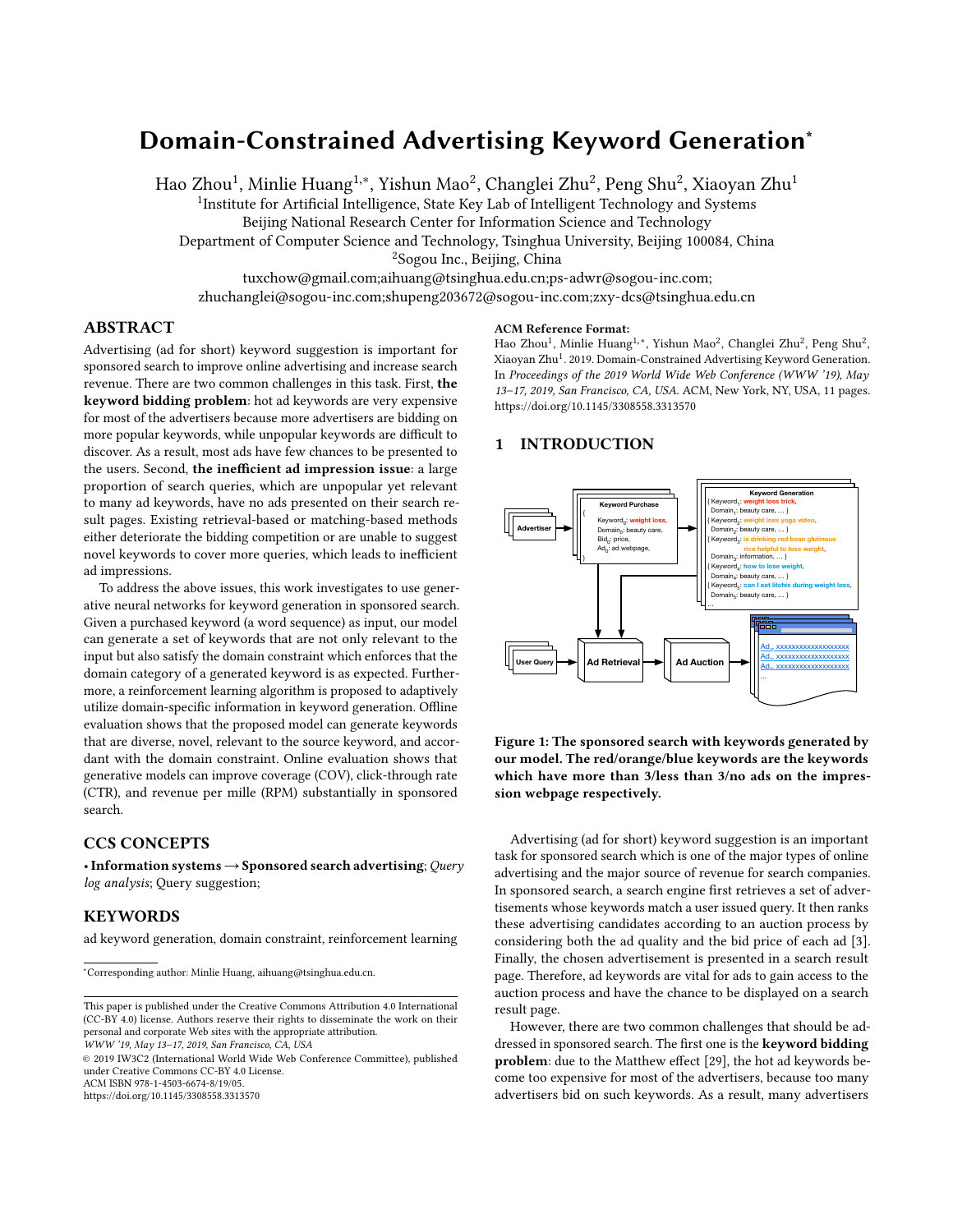formally given below:

$$
\mathbf{0}_b = [\mathbf{h}_x^0; \mathbf{e}(d_x); \mathbf{z}; \mathbf{e}(d')], \tag{22}
$$

$$
(\mid X, z) = \text{softmax}(W_b \, \text{MLP}(o_b)), \tag{23}
$$

where  $W_b \in R^{b \times n}$  is a matrix projecting the input vector  $o_b$  to the action space  $\mathcal{B}$ action space B.

We use the REINFORCE algorithm [\[40\]](#page-10-40), a policy gradient method, to optimize the parameters by maximizing the expected reward of a generated keyword as follows:

$$
\mathcal{J}(\ ) = \mathbb{E} \quad , \quad (\ |X; z) [R(X, z, )], \tag{24}
$$

where  $R(X, z, \cdot)$  is the normalized reward of a generated keyword. It is noteworthy that the policy network cannot be optimized through supervised learning, as the ground-truth value is not observable.

3.4.2 Reward Estimator. The reward estimator is designed to provide a reward balancing the domain-specific information and the semantic information for a generated keyword. To estimate the reward, given the source keyword  $X$ , the latent variable  $Z$ , and the target domain category  $d'$  as the same input, we first sample a set of  $l$  reduce  $l$  and infor a set of learn order samples of values  $\{1, 2, \dots, k\}$ , and infer a set of keyword samples<br>  $\{V_1, V_2, \dots, V_k\}$  based on different samples using the proposed  ${Y_1, Y_2, \dots, Y_k}$  based on different samples using the proposed<br>model. Then, we use the domain classifier to predict the domain model. Then, we use the domain classifier to predict the domain category  $d_i$  of each keyword  $Y_i$ . The agreement between d' and  $d_i$  is treated as an evaluation metric of the domain-specific<br>information, which is defined as follows: information, which is defined as follows:

$$
i = \begin{cases} 1, & \text{if } d' = d \\ 0, & \text{if } d' \neq d \end{cases}
$$
 (25)

Subsequently, we use the generation probabilities computed by a language model and DCKG as an evaluation metric of the semantic information. Finally, the min-max normalization is applied to rescale the rewards  $\{r_1, r_2, \cdots, r_k\}$  for each *i* and  $Y_i$ . This process is defined as followe: is defined as follows:

<span id="page-5-1"></span>
$$
r_i = i\left(\begin{array}{cc} P_{LM}(Y_i) + (1 - )P_{DCKG}(Y_i)\end{array}\right), \quad (26)
$$

$$
R_i(X, z, i) = \frac{r_i - \min(\{r_i\})}{\max(\{r_i\}) - \min(\{r_i\})},
$$
\n(27)

where  $r_i$  is the reward for each  $i_j$  and  $Y_i$ ,  $i_j$  is the domain category agreement,  $P_{LM}$  and  $P_{DCKG}$  are the generation probabilities modeled by a language model and our DCKG respectively,  $\in (0, 1)$  is a weight to balance these two generation probabilities.

And the gradient is approximated using the likelihood ratio trick [\[14\]](#page-10-41) as:

$$
\nabla \mathcal{J}(\ ) = R(X, z, \ ) \nabla \log \quad ( | X, z), \tag{28}
$$

This RL component encourages the model to choose for each keyword an optimal factor that will lead to both higher domain category agreement and generation quality. Through reinforcement learning, we can further improve the quality of keywords generated by DCKG, resulting in more relevant, fluent, and domain-specific keywords.

## 4 EXPERIMENTS

### 4.1 Dataset

We sampled about 40 million query logs from Sogou.com, and each sample consists of a < ad keyword, user query> pair. When the search

<span id="page-5-0"></span>

| Pairs      |            | Details | Keywords  | Queries    |
|------------|------------|---------|-----------|------------|
| Training   | 43,756,585 | Number  | 4,419,555 | 19,203,972 |
|            |            | Length  | 3.96      | 5.40       |
| Validation | 10,000     | Number  | 9.504     | 9.997      |
|            |            | Length  | 3.73      | 5.21       |
| Test       | 10,000     | Number  | 9.474     | 9,996      |
|            |            | Length  | 3.74      | 5.21       |

Table 1: Statistics of the dataset.

engine retrieves ads based on their owners' purchased keywords, the ad keyword must be relevant to the user query. Therefore, we treat user queries as target keywords to train our model. In other words, the input to our model is a purchased ad keyword  $(X)$ , and the expected output is a user query  $(Y)$ . We randomly sampled 10,000 pairs for validation and test. The statistics are presented in Table [1.](#page-5-0)

### 4.2 Implementation Details

Our model was implemented with Tensorflow [\[1\]](#page-10-42). The encoder and decoder do not share parameters and each has 4-layer GRU networks with 1024 hidden neurons in each layer. The word embedding size is set to 1,024. The vocabulary size is limited to 40,000. The MLP is implemented as a one-layer linear transformation with a tanh activation function. The parameters of the MLP and the embedding matrix share the same hidden size  $n = 1,024$ . All the parameters and embeddings are randomly initialized and tuned during end-to-end training.

We adopted top  $k = 25$  frequent domain categories produced by the domain classifier, which is a key component used in the sponsored search engine. The domain classifier is a support vector machine [\[21\]](#page-10-43) trained on a large human-labeled corpus. The accuracy of the 25-class classification is 92.65%. The temperature is set to 3.0 at the beginning, and is annealed to 0.1 during supervised learning. The factor is set to 5.0. The value space  $B$  consists of  $b = 21$  values in the range [0, 5] with an interval of 0.25. The generation probability factor is set to 0.9.

Our model is trained in two stages: supervised learning is first used to model the semantic information and the domain-specific information of keywords; reinforcement learning is then used to adaptively utilize domain-specific information in the generation process. We used the Adam optimizer with a mini-batch size of 100. The learning rate is 0.0001 for supervised learning and 0.00001 for reinforcement learning. The models were run at most 10 epochs for supervised learning and 2 epochs for reinforcement learning. The training process of each model took about a week on a Tesla V100 GPU machine.

#### 4.3 Baselines

As aforementioned, this paper is the first work to address the domain constraint factor in ad keyword generation. We did not find closely-related baselines in the literature.

Although retrieval-based approaches proposed in previous studies are able to recommend relevant keywords from the dataset, these methods cannot generate novel keywords and thus deteriorate the bidding competition problem. Furthermore, as the dataset consists of < ad keyword, user query> pairs, retrieval-based methods can only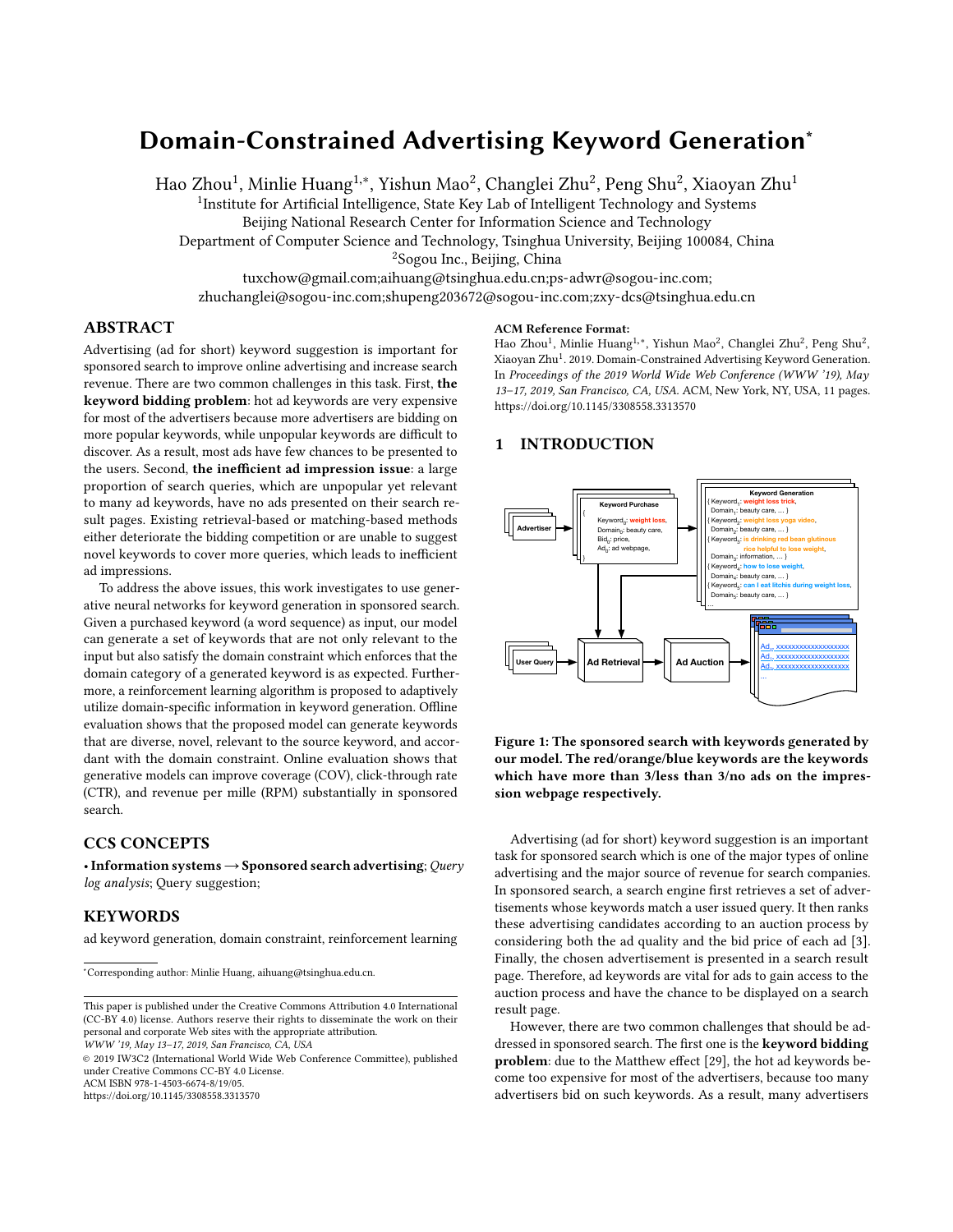<span id="page-6-3"></span>

| Model                          | Perplexity |       | Perplexity $M$ |       | Accuracy |         | Distinct-2 |            | Distinct-3 |         | Distinct-4 |            |
|--------------------------------|------------|-------|----------------|-------|----------|---------|------------|------------|------------|---------|------------|------------|
|                                | avg.       | std.  | avg.           | std.  | avg.(%)  | std.(%) | avg.(%)    | $std.(\%)$ | avg.(%)    | std.(%) | avg.(%)    | $std.(\%)$ |
| Seq2Seq                        | 18.82      | 0.033 | 12.26          | 0.022 | 76.84    | 0.054   | 39.09      | 0.028      | 46.78      | 0.033   | 53.02      | 0.041      |
| <b>CVAE</b>                    | 10.76      | 0.021 | 8.24           | 0.023 | 77.40    | 0.057   | 69.58      | 0.051      | 83.04      | 0.060   | 90.32      | 0.065      |
| <b>DCKG</b>                    | 11.21      | 0.025 | 8.94           | 0.034 | 84.61    | 0.080   | 71.07      | 0.077      | 84.26      | 0.065   | 91.26      | 0.051      |
| Table 2: Automatic evaluation. |            |       |                |       |          |         |            |            |            |         |            |            |

<span id="page-6-4"></span>

| Model       | Novelty $ALL$ -2 |       | Novelty $_{ALL}$ -3 |       | Novelty $A/L^{-4}$ |         | Novelty $AD-2$ |         | Novelty $AD-3$ |         | Novelty $AD-4$ |         |
|-------------|------------------|-------|---------------------|-------|--------------------|---------|----------------|---------|----------------|---------|----------------|---------|
|             | avg.             | std.  | avg.                | std.  | avg.(%)            | std.(%) | avg.(%)        | std.(%) | avg.(%)        | std.(%) | avg.(%)        | std.(%) |
| Seq2Seq     | 0.54             | 0.005 | 5.33                | 0.015 | 15.53              | 0.020   | 2.65           | 0.010   | 12.40          | 0.026   | 24.73          | 0.019   |
| <b>CVAE</b> | 2.01             | 0.016 | 16.03               | 0.058 | 38.38              | 0.119   | 8.18           | 0.024   | 33.49          | 0.085   | 57.64          | 0.099   |
| DCKG        | 2.60             | 0.021 | 18.23               | 0.056 | 41.48              | 0.114   | 9.34           | 0.035   | 36.01          | 0.095   | 60.40          | 0.106   |
|             |                  |       |                     |       |                    |         |                |         |                |         |                |         |

Table 3: Novelty evaluation.

suggest keywords which are already covered by the search engine. Consequently, the coverage and revenue of the search engine cannot be improved more than those methods which can generate novel keywords. Due to these reasons, we didn't consider retrieval-based methods as our baselines.

Nevertheless, we chose two suitable generative models as our baselines:

- A modified Seq2Seq model [\[39\]](#page-10-9). First, the target domain category is predicted by the domain constraint network and is embedded into a category vector. Then, the vector serves as input to each decoding position.
- A modified CVAE model [\[36\]](#page-10-35) considering the domain constraint information, which is implemented similarly to DCKG but without reinforcement learning.

# <span id="page-6-0"></span>4.4 Automatic Evaluation

We evaluated the quality of keywords generated by different models using several automatic metrics. To evaluate the performance in metrics except for perplexity $^3$  $^3$ , we generated 10 keywords for each purchased ad keyword using different models (for DCKG and CVAE, keywords were generated conditioned on 10 sampled latent variables using greedy search; for Seq2Seq, keywords were inferred using beam search with  $beamsize = 10$ ). Due to the uncertainty caused by the latent variable in our model and the CVAE baseline, we repeatedly tested all the models for 10 times. The averaged performance, the standard deviation, and the significance test results were reported for these models  $4$ . The bold number indicates the best performing model, which outperforms all other models significantly (2-tailed t-test,  $p -$  alue < 0.01).

#### 4.4.1 Metrics.

- Perplexity: We adopted perplexity to evaluate the generation quality with respect to grammar and fluency. The perplexity here is computed by the generation distribution in the models themselves.
- Perplexity<sub>/M</sub>: We trained a language model on our dataset, and used this language model to calculate the perplexity of keywords generated by different models.
- Accuracy: To evaluate whether the model can generate domainconstrained keywords, we adopted the domain accuracy as the agreement between the expected domain category (as predicted by the model, see Eq. [12\)](#page-4-0) and the domain category of a generated keyword predicted by the domain classifier.
- Distinct- $n$ : We calculated the proportion of distinct  $n$ -grams to all the n-grams in generated keywords to evaluate the diversity.
- Novelty $ALL/AD$ -n: To evaluate the novelty of the generated keywords, we counted the distinct n-grams that don't appear in all the corpus (ALL) or not in the purchased ad keyword set (AD). Novelty $A_{LL}$ -n means the percentage of totally novel n-grams that have not been observed in the corpus.

4.4.2 Results. The results are shown in Table [2](#page-6-3) and Table [3,](#page-6-4) from which we made the following observations:

First, DCKG obtains the best performance in domain accuracy, distinct, and novelty. The improvement in domain accuracy shows that our model can enhance the domain consistency of the generated keywords, thanks to the reward we applied in reinforcement learning. DCKG can generate more diverse and novel keywords than baselines, which can be attributed to the latent variable network we adopted and the domain constraint we considered. Our model has better perplexity and perplexity $LM$  than Seq2Seq but slightly worse than CVAE, because DCKG is tuned to satisfy the domain constraint more by reinforcement learning than fit to the language generation probability. Nevertheless, the disadvantage in perplexity and perplexity $LM$  harms the grammaticality of the generated keywords but less influences the overall performance, as shown in the following experiments.

Second, the novelty scores indicate that our model can generate more novel n-grams than the baselines. The generative models can generate novel keywords which have not been purchased yet so that the bidding competition problem can be alleviated as aforementioned. For retrieval-based methods, the Novelty $ALL$  scores, which count  $n$ -grams that are never observed in the corpus, will be zero since they can only suggest existing keywords from the corpus.

4.4.3  $E$  ect of . In order to investigate the influence of the domain constraint factor in DCKG, we tested the performance of DCKG with different fixed  $\in \mathcal{B}$ . The results are shown in Figure [4.](#page-7-0) As we can see, the domain accuracy of DCKG improves continuously with the increase of (the green curve), indicating that

<span id="page-6-1"></span> ${}^{3}\mathrm{We}$  generated the ground-truth target keyword using greedy search for calculating the perplexity.

<span id="page-6-2"></span><sup>&</sup>lt;sup>4</sup>For the deterministic Seq2Seq model, we tested 10 models which achieve the top 10 performance in the validation set. These models differ in different training steps.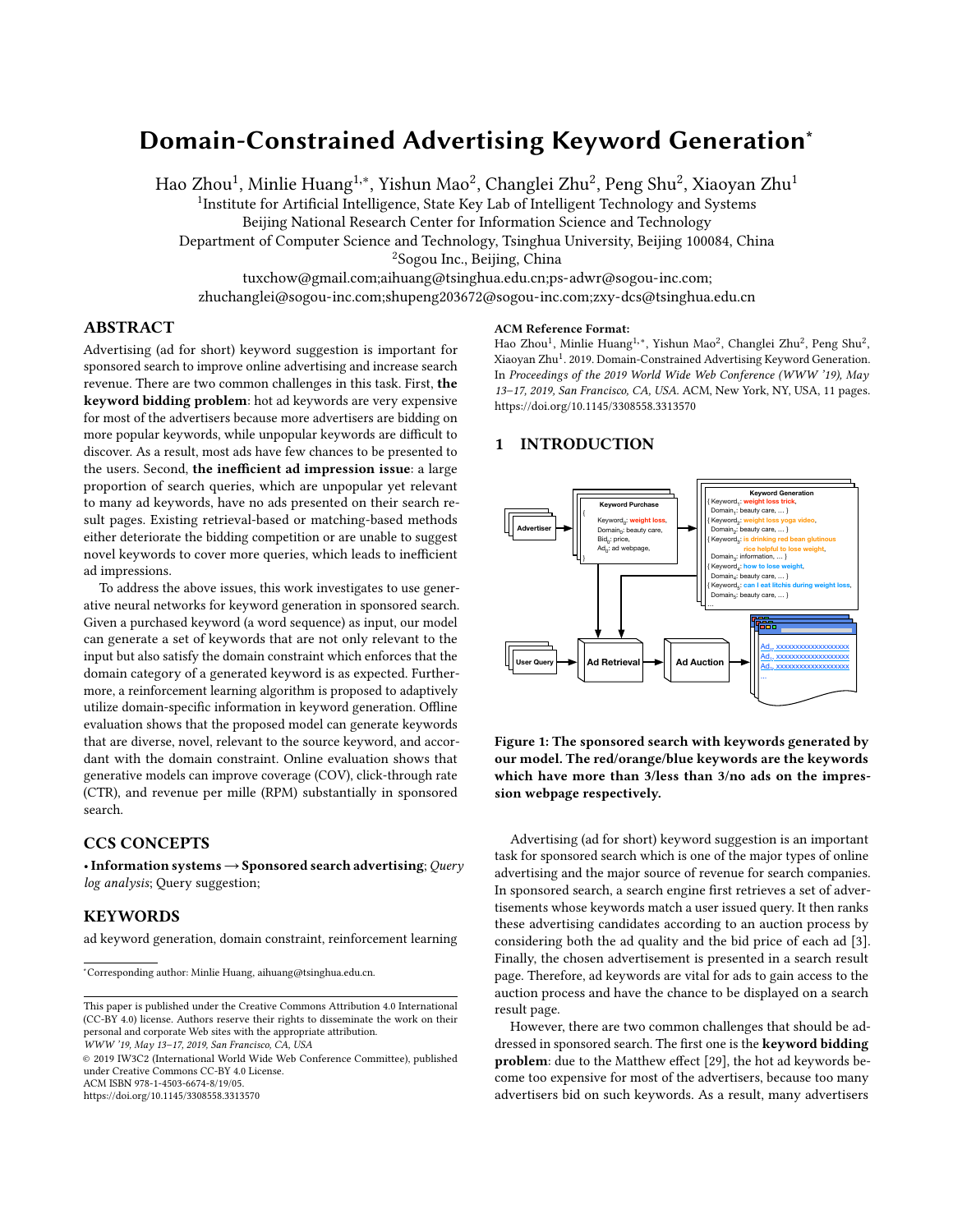<span id="page-7-0"></span>

Figure 4: Performance curve with varying . The dashed curve is the performance of DCKG with manually fixed in different metrics. The bold curves (perplexity, perplexity $LM$ , accuracy) show the change of rewards which are used reinforcement learning (see Eq. [26\)](#page-5-1). The horizontal line is the performance of DCKG with dynamic tuned by RL. The dashed vertical line is an auxiliary line to compare DCKG with fixed  $= 1.5$  to DCKG with dynamic optimized by RL. Left axis: Perplexity and Perplexity<sub>LM</sub>. Right axis: Accuracy, Distinct-4, Novelty $_{ALL}$ -4, and Novelty $_{AD}$ -4.

is critical to satisfying the domain constraint in keyword generation because larger applies more domain-specific information in keyword generation. DCKG achieves the best performance in perplexity and perplexity<sub>LM</sub> with = 1 since this value is the default value during supervised learning. However, when becomes larger, DCKG performs worse in the perplexity metrics. It is thus important to balance the domain constraint and the language generation quality. Therefore, we apply reinforcement learning to find an optimal for different instances dynamically.

It is noteworthy that DCKG with the dynamically determined outperforms DCKG with the manually adjusted . For example, although the performance of DCKG in perplexity and perplexity  $\mu$ is approximately equal to DCKG with the fixed  $= 1.5$ , the domain accuracy of DCKG outperforms DCKG with the fixed  $= 1.5$ accuracy of DCKG outperforms DCKG with the fixed (84.61 vs. 82.49). Moreover, the novelty score and the diversity score of DCKG are also better than DCKG with the fixed  $= 1.5$ , for instance, the Distinct-4 of DCKG is better than DCKG with any fixed  $\in \mathcal{B}$  (91.26 vs. 91.20), indicating that the domain constraint can further improve the quality of generated keywords.

#### 4.5 Manual Evaluation

In manual evaluation, we tested whether the generated keywords are relevant to the source keyword and consistent with the expected domains, such that they are suitable to be suggested to advertisers. We manually evaluated the relevance and the grammaticality of keywords generated by different models. We randomly sampled 100 purchased ad keywords from the test set, and generated 10 keywords for each purchased ad keyword using different models

as in automatic evaluation. Five experienced annotators were recruited to judge the relevance (Relevant/Irrelevant) of 3000 pairs of generated and purchased keywords. The grammaticality of a generated keyword is also considered during annotation, as bad grammaticality leads to the ambiguity in the meaning and thus results in irrelevance rating. We used majority voting to obtain the final label of annotation. Moreover, as domain accuracy is critical to measuring how well the models satisfy domain constraint, we also reported the automatic measure in these tables. The bold number indicates the best performing model, which outperforms all other models significantly (2-tailed sign test,  $p - \alpha l \le 0.05$ ).

#### 4.5.1 Metrics.

- Precision (P): Precision is defined as the ratio of the number of relevant keywords generated to the number of total keywords generated.
- Recall (R): Recall is the proportion of relevant keywords generated by a model to all the relevant keywords pooled from all models' results. Similar to [\[23\]](#page-10-7), the relevant keywords from all the models are pooled together and are treated as the entire relevant set. This metric is useful to compare the ability to cover the potential relevant keywords.
- Accuracy (A): Similar to the preceding section, this metric is the agreement between the expected domain category, predicted by the model, and the domain category of a generated keyword, predicted by the domain classifier (SVM).
- F-measures: We adopted four F-measures to quantify the overall performance including F(PR), F(PA), F(RA), and F(PRA). Each F-measure is defined as the harmonic mean of all factors, where P/R/A indicate precision/recall/accuracy respectively.

<span id="page-7-1"></span>

| Model           | Seq2Seq | <b>CVAE</b> | <b>DCKG</b> |
|-----------------|---------|-------------|-------------|
| Precision       | 0.948   | 0.954       | 0.970       |
| Recall          | 0.325   | 0.332       | 0.343       |
| Accuracy        | 0.761   | 0.774       | 0.847       |
| F(PR)           | 0.483   | 0.491       | 0.503       |
| F(PA)           | 0.808   | 0.832       | 0.892       |
| F(RA)           | 0.440   | 0.454       | 0.480       |
| $F(\text{PRA})$ | 0.534   | 0.548       | 0.574       |

Table 4: Manual evaluation.

4.5.2 Annotation Statistics. We calculated the statistics to measure inter-rater agreement. For relevance rating, the percentage of the pairs that all 5 judges gave the same label is 85.1%, the percentage of the pairs that 4 judges gave the same label (4/5 agreement) amounts to 8.8%, and the percentage for 3/5 agreement is 6.1%. We further computed the free-marginal kappa [\[31\]](#page-10-44) to measure inter-rater consistency. The free-marginal kappa is 0.856, indicating adequate inter-rater agreement.

4.5.3 Results. The results are shown in Table [4.](#page-7-1) As it can be seen, DCKG obtains the best performance in all the metrics, indicating that our model can generate relevant and grammatical keywords. The best precision shows that more relevant keywords are generated by DCKG. Our model also achieves the best recall, indicating that DCKG is able to cover more potential user queries than other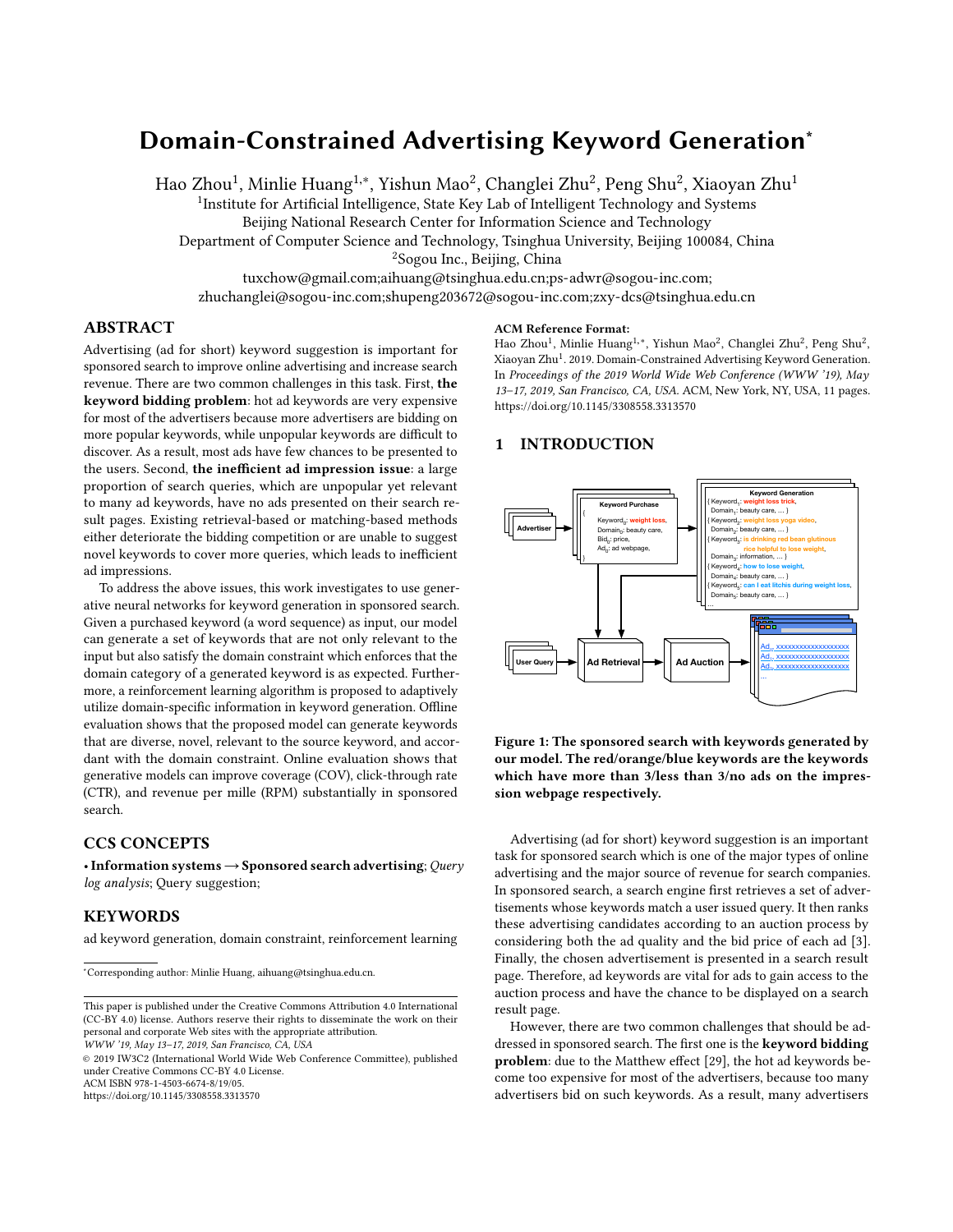<span id="page-8-0"></span>

| Day  | Seq2Seq   |           |           |           | <b>CVAE</b> |           |           | <b>DCKG</b> |           |
|------|-----------|-----------|-----------|-----------|-------------|-----------|-----------|-------------|-----------|
|      | $COV(\%)$ | $CTR(\%)$ | $RPM(\%)$ | $COV(\%)$ | $CTR(\%)$   | $RPM(\%)$ | $COV(\%)$ | $CTR(\%)$   | $RPM(\%)$ |
|      | 39.51     | 44.92     | 21.96     | 53.64     | 59.14       | 24.86     | 58.52     | 63.26       | 30.52     |
| 2    | 44.30     | 49.99     | 24.99     | 58.22     | 60.38       | 28.49     | 55.16     | 60.88       | 33.49     |
| 3    | 46.38     | 50.02     | 22.52     | 51.53     | 54.04       | 30.30     | 58.07     | 58.78       | 28.24     |
| 4    | 47.32     | 46.22     | 16.78     | 51.12     | 57.54       | 34.64     | 58.24     | 61.68       | 28.23     |
| 5    | 46.41     | 50.25     | 20.56     | 49.82     | 52.58       | 21.72     | 59.40     | 60.85       | 33.78     |
| 6    | 45.27     | 47.06     | 17.36     | 51.61     | 51.53       | 24.95     | 55.20     | 58.17       | 21.68     |
| 7    | 41.09     | 45.37     | 26.00     | 51.54     | 55.39       | 24.12     | 54.36     | 59.58       | 24.81     |
| 8    | 36.90     | 49.98     | 17.42     | 51.53     | 55.96       | 23.15     | 53.38     | 58.29       | 27.41     |
| 9    | 35.89     | 42.85     | 19.25     | 51.92     | 61.53       | 27.00     | 50.60     | 63.24       | 37.75     |
| 10   | 39.46     | 49.36     | 25.07     | 56.17     | 60.54       | 28.06     | 53.86     | 57.61       | 22.06     |
| avg. | 42.25     | 47.60     | 21.19     | 52.71     | 56.86       | 26.73     | 55.68     | 60.23       | 28.80     |

Table 5: Online evaluation. The number reported in each metric is the increased proportion compared to the original keyword reformulation method of the sponsored search engine, which retrieves about 2% unique ads.

models. In addition, DCKG outperforms other models in domain accuracy, indicating that incorporating the domain constraint appropriately can enhance the quality of generated keywords. Moreover, DCKG ranks highest for all the four F-measures, showing that our model is superior considering all these factors.

## 4.6 Online Evaluation

In online evaluation, we examined whether the sponsored search engine can retrieve and present more relevant ads using the keywords generated by our model. We applied the generative models in the keyword reformulation method to facilitate the ad retrieval process of sponsored search (see Figure [1\)](#page-0-0). Specifically, we collected 5 million purchased ad keywords, and then used each model to generate 10 keywords for each purchased keyword. We used these generated keywords as the reformulated keywords to retrieve original ads. The original keyword reformulation method, based on handcrafted rules and templates, is one of the retrieval methods in the ad retrieval process of the sponsored search engine, which retrieves about 2% unique ads. We added the keywords generated by our models to the keyword reformulation method of the sponsored search engine, which is called the enhanced keyword reformulation method. To make a fair comparison, the enhanced keyword reformulation methods of all models run ten days in our A/B online test system on Sogou.com, where 10% user queries are selected into the test system. We compared the performance of the enhanced keyword reformulation method with the original keyword reformulation method, and reported the relative gain in percentage for all the metrics as the final result. The bold number indicates the best performing model, which outperforms all other models significantly (2-tailed t-test,  $p -$  alue < 0.05).

# 4.6.1 Metrics.

- Coverage (COV): Coverage is defined as the percentage of web pages that contain at least one ad.
- Click-through rate (CTR): Click-through rate is the ratio of page views that lead to a click to the total number of page views.
- Revenue per mille (RPM): Revenue per mille is the revenue of the search engine per one thousand page views.

4.6.2 Results. The results are shown in Table [5.](#page-8-0) As it can be seen, DCKG obtains the best performance in all the metrics. Results show that keywords generated by DCKG can cover more user queries than those by other models. The click-through rate scores indicate that the new ads which are matched with ad keywords from DCKG lead to more user clicks, because the generated keywords (user queries) are of higher quality and more relevant. The revenue is improved because the click-through rate increases, which verifies that our model can contribute more ad impressions in sponsored search.

Although the Seq2Seq model can also retrieve more ads, the improvements in all metrics are the lowest in the three models, as the diversity and the quality of the generated keywords are lower than ours. CVAE outperforms Seq2Seq because CVAE is able to model diversity with latent variables. However, as CVAE incorporate the domain constraint in a fixed way, it cannot balance the semantic information and the domain-specific information in the generation process. DCKG further improves the diversity and the quality of generated keywords by tuning the factor dynamically with reinforcement learning. The results of online evaluation agree with those of automatic evaluation, indicating that DCKG can generate the most diverse, novel and domain consistent keywords among the three models.

## 4.7 Case Study

Several sample keywords generated by different models are shown in Table [6.](#page-9-0) We can see that keywords generated by Seq2Seq have lower diversity than other models since it tends to generate keywords with the same prefix in similar meanings using beam search [\[26\]](#page-10-45), such as the 3rd and 4th keywords generated by Seq2Seq. Moreover, it can only predict one target domain category since it is a deterministic model, which cannot handle the task of generating different keywords from multi-domain categories.

In comparison, CVAE and DCKG are able to predict multiple domain categories as well as generate diverse keywords according to these domain categories. However, in CVAE, the domain constraint is not addressed properly in some cases, as it takes a fixed way to combine the domain-specific information with the semantic information. For example, although the 6th generated keyword, "what meat will lead to fat if I eat during weight loss", is relevant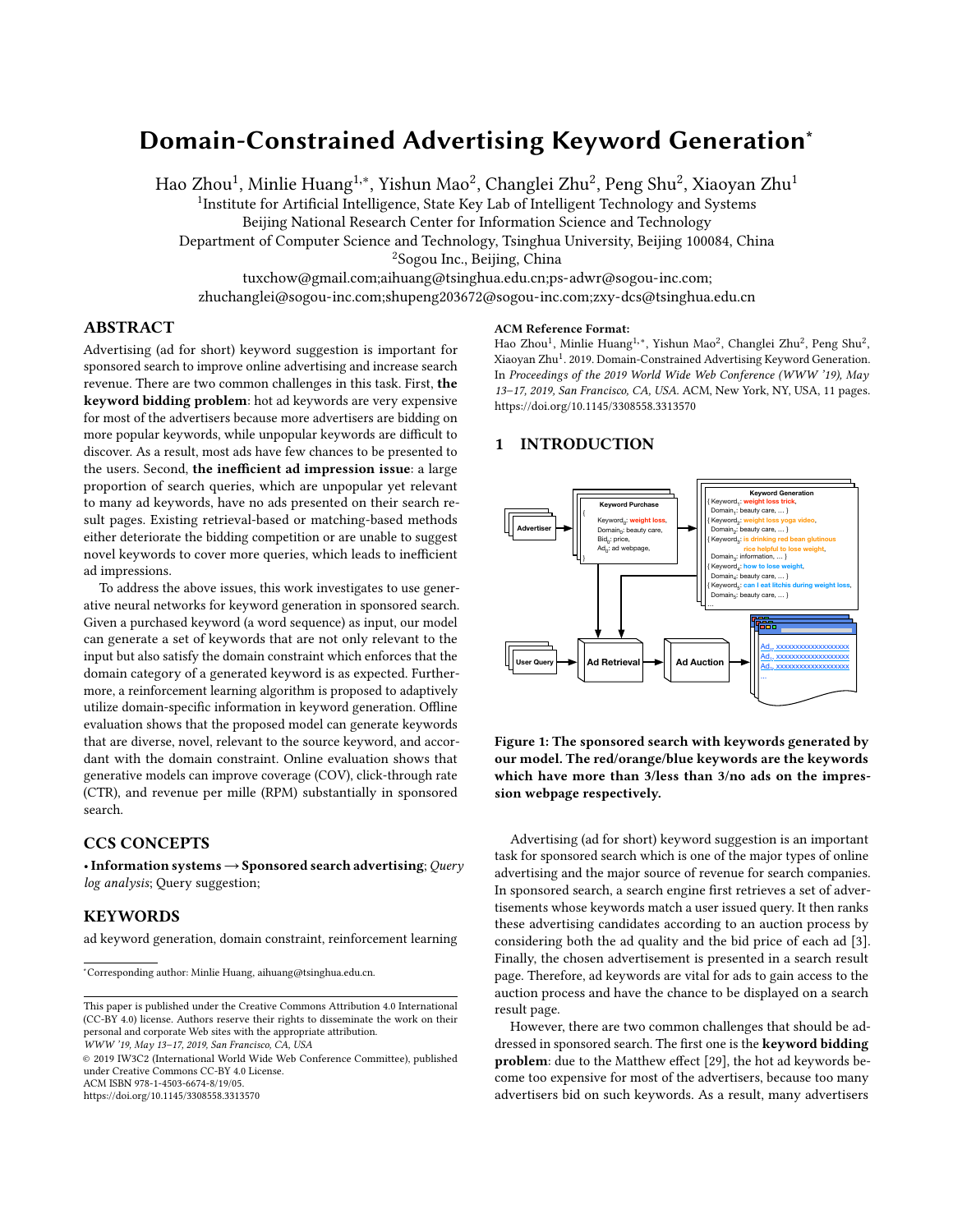<span id="page-9-0"></span>

| Model       |          | Domain      | Keyword                                   | Acc.                                       | Rel.                   |              |  |
|-------------|----------|-------------|-------------------------------------------|--------------------------------------------|------------------------|--------------|--|
|             | Original | Translated  | Original                                  | Translated                                 |                        |              |  |
| Source      | 美容保健     | beauty care | 减肥减肥                                      | weight loss weight loss                    |                        |              |  |
| 美容保健        |          | beauty care | 抖音上的减肥的舞蹈视频<br>dance video on weight loss |                                            | $\Omega$               | 1            |  |
|             | 美容保健     | beauty care | 抖音上的减肥的舞蹈视频教程                             | dance video tutorial on weight loss        | 1                      | $\mathbf{1}$ |  |
|             | 美容保健     | beauty care | 减肥的人可以吃什么水果                               | what fruit is not easy for people          |                        | $\Omega$     |  |
| Seq2Seq     |          |             | 不容易                                       | who want to lose weight                    |                        |              |  |
|             | 美容保健     | beauty care | 减肥的人可以吃什么水果                               | what fruit is not easy to fat for          | 1                      | $\mathbf{1}$ |  |
|             |          |             | 不容易胖                                      | people who want to lose weight             |                        |              |  |
|             | 信息       | information | 减肥的时候吃的热量低的食物                             | low calorie food when losing weight        | $\mathbf{1}$           | $\mathbf{1}$ |  |
|             | 信息       | information | 减肥吃什么肉会胖                                  | what meat will lead to fat if I eat during | $\Omega$               |              |  |
|             |          |             |                                           | weight loss                                |                        |              |  |
| <b>CVAE</b> | 美容保健     | beauty care | 减肥期间吃什么主食最好                               | what is the best staple food               | 1                      | $\mathbf{1}$ |  |
|             |          |             |                                           | during weight loss                         |                        |              |  |
|             | 电脑网络     | Internet    | 一天中什么时候减肥最好                               | when is the best time to lose              | $\Omega$               | $\mathbf{1}$ |  |
|             |          |             |                                           | weight in a day                            |                        |              |  |
|             | 美容保健     | beauty care | 减肥瑜伽视频                                    | weight loss yoga video                     | $\mathbf{1}$           | $\mathbf{1}$ |  |
|             | 美容保健     | beauty care | 减肥小妙招                                     | weight loss trick                          | 1                      | $\mathbf{1}$ |  |
| <b>DCKG</b> | 美容保健     | beauty care | 减肥能吃荔枝吗                                   | can I eat litchis during weight loss       | 1                      | $\mathbf{1}$ |  |
|             | 信息       |             | 喝红豆薏米减肥吗                                  | is drinking red bean glutinous rice        |                        | $\mathbf{1}$ |  |
|             |          |             | information                               |                                            | helpful to lose weight |              |  |

Table 6: Sample keywords generated by different models with domain accuracy (Acc.) and relevance (Rel.).

<span id="page-9-1"></span>

|      |            | Keyword                     | Acc.     | Rel.     |  |
|------|------------|-----------------------------|----------|----------|--|
|      | Original   | 减肥瘦身应该吃什么                   |          |          |  |
| 0.00 | Translated | what should I eat to        | $\Omega$ | 1        |  |
|      |            | lose weight and slim        |          |          |  |
|      | Original   | 减肥吃什么肉会胖                    |          |          |  |
| 1.00 | Translated | what meat will lead to fat  | $\Omega$ | 1        |  |
|      |            | if I eat during weight loss |          |          |  |
|      | Original   | 减肥吃牛肉有什么好处                  |          |          |  |
| 2.00 | Translated | the benefits of eating beef |          | 1        |  |
|      |            | during weight loss          |          |          |  |
|      | Original   | 减肥吃牛肉有什么好处                  |          |          |  |
| 3.00 | Translated | the benefits of eating beef |          | 1        |  |
|      |            | during weight loss          |          |          |  |
|      | Original   | 减肥公司调查报告范文                  |          |          |  |
| 4.00 | Translated | weight loss company survey  | 1        | $\Omega$ |  |
|      |            | report essay                |          |          |  |
|      | Original   | 减肥公司调查调查信息                  |          |          |  |
| 5.00 | Translated | weight loss company survey  |          | $\Omega$ |  |
|      |            | survey information          |          |          |  |

Table 7: Sample keywords conditioned on different with domain accuracy (Acc.) and relevance (Rel.).

to the source keyword, it is inconsistent with its domain category "information" since the domain-specific information is less considered than the semantic information in this case. By contrast, DCKG is able to choose a proper domain constraint factor to balance the domain-specific information and the semantic information for each instance. Hence, the generated keywords are both relevant to the source keyword and consistent with their domain categories.

In order to validate the influence of the domain constraint factor in the generated keywords, we presented several sample keywords generated by DCKG with different values in Table [7.](#page-9-1) Take the 6th keyword in Table [6](#page-9-0) as an example. Given the source keywords "weight loss weight loss" and its domain category "beauty care", our model predicts a target domain category "information", and then generates keywords with different values while other parameters are fixed.

As shown in Table [6,](#page-9-0) when equals to 0.00, the target keyword belongs to the source domain category "beauty care" but violates the target domain category "information" since the keyword is generated regardless of the domain-specific information. With the increase of , the domain accuracy improves since more domainspecific information is involved in the model, but the relevance decreases in some instances because the model faces with the compatibility of controlling semantic and domain-specific information. For example, the keywords generated when  $= 2.00/3.00$ , are both consistent to the target domain category and relevant to the source keyword. However, when increases to 4.00/5.00, the generated keywords are not relevant to the source keyword anymore, as a high value will harm the quality of generated keywords severely.

## 5 CONCLUSION

In this paper, we investigate the use of generative neural networks for ad keyword generation. We propose a Domain-Constrained Keyword Generator (DCKG) to generate diversified and domainconsistent keywords. A latent variable network is designed to model the diversity and a domain constraint network to satisfy the domain constraint in supervised learning. To further leverage the domainspecific information in keyword generation, we propose a reinforcement learning algorithm to adaptively utilize domain-specific information in keyword generation. Offline evaluation shows that the proposed model can generate keywords that are diverse, novel, relevant to the source keyword, and accordant with the domain constraint. Online evaluation shows that generative models can improve coverage (COV), click-through rate (CTR), and revenue per mille (RPM) substantially in sponsored search.

# ACKNOWLEDGMENTS

This work was jointly supported by the National Science Foundation of China (Grant No.61876096/61332007), and the National Key R&D Program of China (Grant No. 2018YFC0830200).